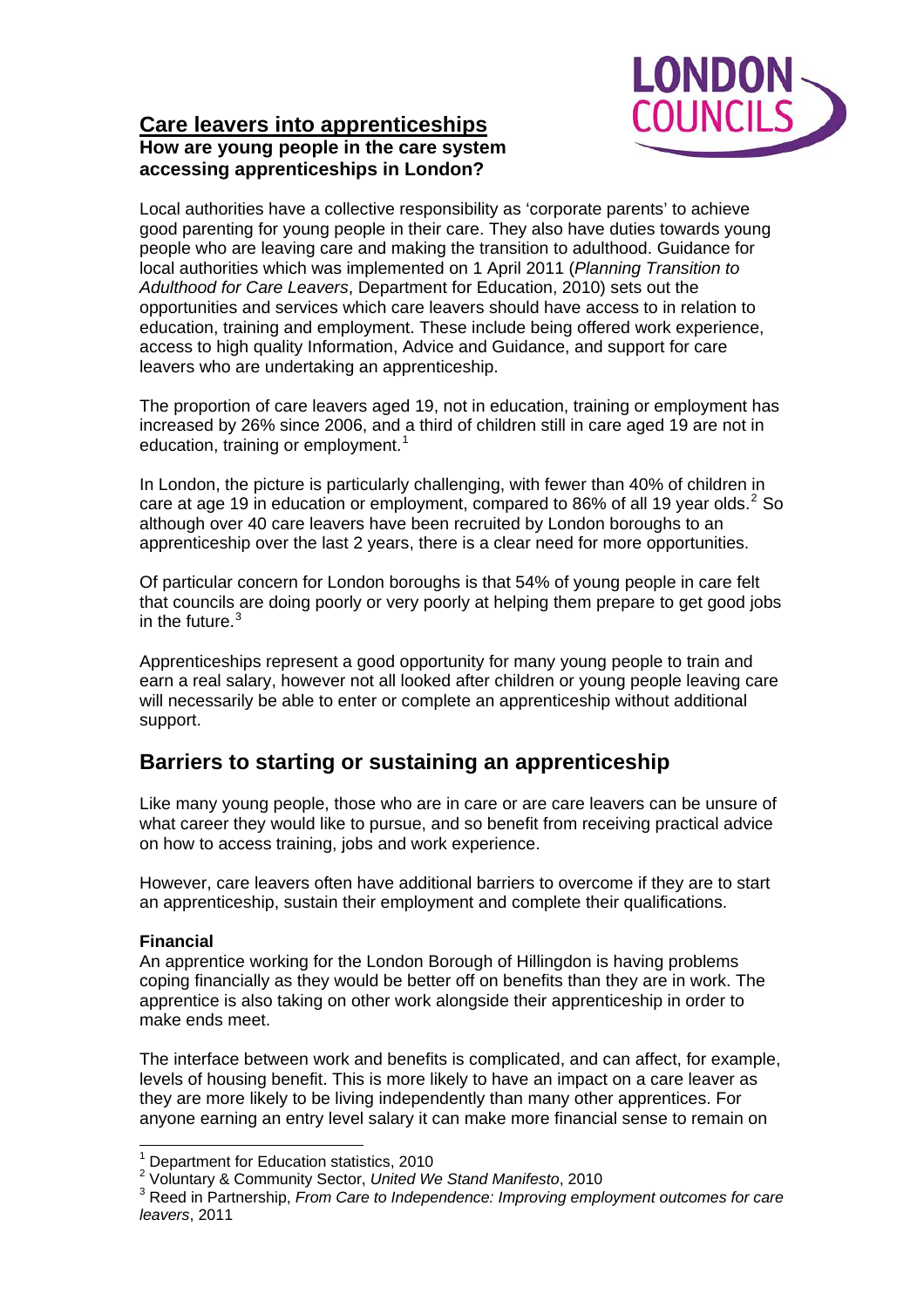benefits than take a job and may seem to be a more secure option. For a young person leaving care who is more likely to have suffered the effects of insecurity in their personal life, this may be a significant deterrent.

DfE guidance (see page 1) requires that local authorities have a policy in place to support care leavers undertaking vocational learning, work experience, and apprenticeships. This policy "must allow for the local authority to assess whether the young person requires any additional financial contribution from the authority, so that they can benefit fully from taking part in a broad range of training opportunities or employment".

It also recommends that local authorities consider incentive payments for care leavers to encourage them to take part in education and training, and to ensure that they are financially secure whilst they are doing so.

- Lincolnshire County Council offer financial incentives to encourage care leavers to take up their work experience placements, and purchases a starter toolkit for young people training in a trade
- Devon District Council has a dedicated housing advice worker who supports care leavers to apply successfully for the benefits they are entitled to.

## **Housing**

A lack of stability in home life, for example frequent moves or stays in temporary accommodation, makes it harder for young people to sustain regular employment, and also for employers to keep track of their apprentices or potential apprentices. Care leavers aged 18-20 are over-represented in homeless numbers, and some leave care placements as early as 16 to live independently which can be a significant responsibility and challenge. Support to access and maintain a suitable home may be essential for some care leavers to sustain and complete an apprenticeship.

- Clear protocols and responsibilities between Children's Services and Housing Authorities helps to avoid care leavers falling through the cracks
- Practical and emotional preparation is essential if care leavers are to adjust to living independently
- Hull City Council and Devon County Council financially support foster carers to continue to offer a placement to a care leaver beyond the age of 18, where ordinarily this may become unaffordable once the young person passes this age. Young people staying put in their existing foster homes are more likely to remain in education and training than those in other types of accommodation.

## **Skill Levels**

Another frequently identified barrier is the standard of education normally required to start an apprenticeship. Entry requirements often include 5 GCSEs at grades A\*-C. 70% of all children gain this level of qualification. However for children who have been in care for 12 months or more this drops to just 14.8%. If English and Mathematics are specified in the entry requirements then just 9.8% of children from care achieve the required standard.<sup>[4](#page-1-0)</sup>

A number of boroughs cited this as a common barrier for young people from care trying to access their programmes. Poor literacy and numeracy skills as well as 'soft skills' such as communication have frequently proved to be a problem for care leavers. Again, in common with other young people, lack of experience in a workplace means care leavers can have a general lack of understanding of

<span id="page-1-0"></span> 4 DfES statistics, 2009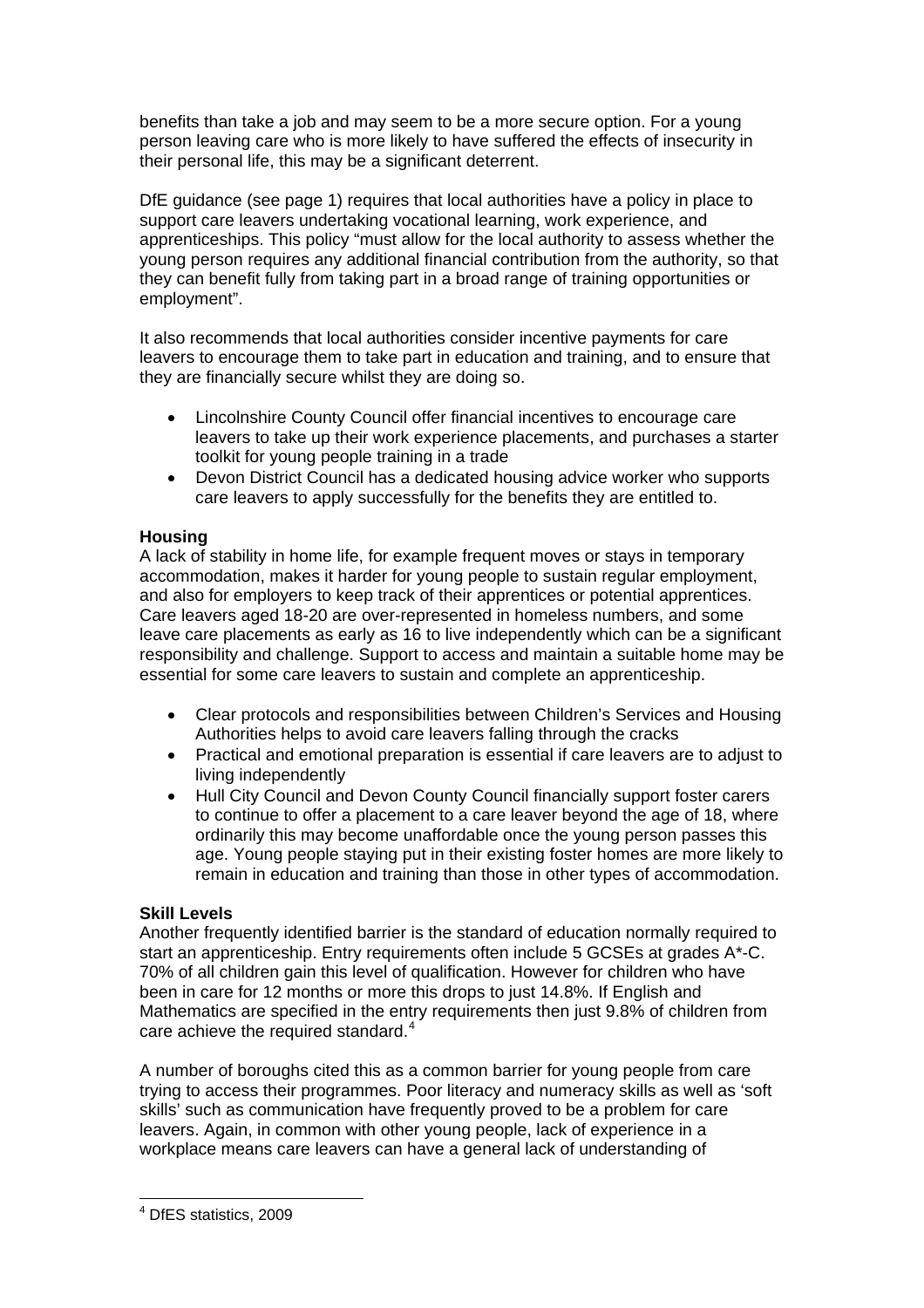appropriate behaviour at work. All of these factors decrease the chances of a young care leaver starting or completing an apprenticeship.

- Pre-apprenticeship training, covering basic skills such as literacy and also work-related skills can increase the chances of a young person successfully taking up an apprenticeship or other job
- Structured plans to address young people's aspirations help to create a clear pathway. The London borough of Hammersmith and Fulham has an Education and Employment Form which care leavers complete, setting out their hopes and aspirations around education and work. Staff are accountable for the outcomes described on the form, and it also helps to manage budgets more efficiently.

If apprenticeships break down too frequently, there is a risk that support from colleagues and the wider organisation for employing care leavers and apprentices will be lost, and apprenticeship opportunities will disappear.

#### **Andy**

Andy was one of Bexley's looked after children. He started an ICT Level 2 apprenticeship in the ICT Suite at a local secondary school. Andy made a good start, enjoying the practical hands-on approach of being able to re-build computers. Sadly Andy did not complete his apprenticeship. He found working in an environment with all teenage pupils a struggle, and didn't feel that he was prepared enough before starting his apprenticeship. However, whilst with Bexley Andy achieved some good skills and his confidence improved. He is putting this into good practice with another employer.

In order to maximise the number of care leavers who are equipped to take up an apprenticeship, and to improve their chances of success, many boroughs offer preapprenticeship training and work experience, as well as support with making applications for apprenticeships.

## **Support provided by boroughs**

Many boroughs have a good relationship between apprenticeship officers and the leaving care team, ensuring that young people are made aware of apprenticeship vacancies on offer. Some boroughs offer support and services above and beyond this, to ensure that care leavers are supported to access apprenticeships.

In 2007 Southwark Council's Apprenticeship programme set an ambitious target that 20% of their intake should be young people leaving care. This has been supported by Councillors on the Parenting Committee, staff from Looked After Children (LAC), line managers in service areas and managers in partner organisations.

LAC services manage an Employability Programme to develop the skills of young people leaving care in completing job applications, undertaking interviews and improving their numeracy and literacy. This programme runs for six weeks each year in the run up to the apprenticeship recruitment phase. There is an agreed recruitment and selection process, which seeks to match applicants with appropriate apprenticeships to ensure success on behalf of the participant and also the relevant department's ongoing commitment.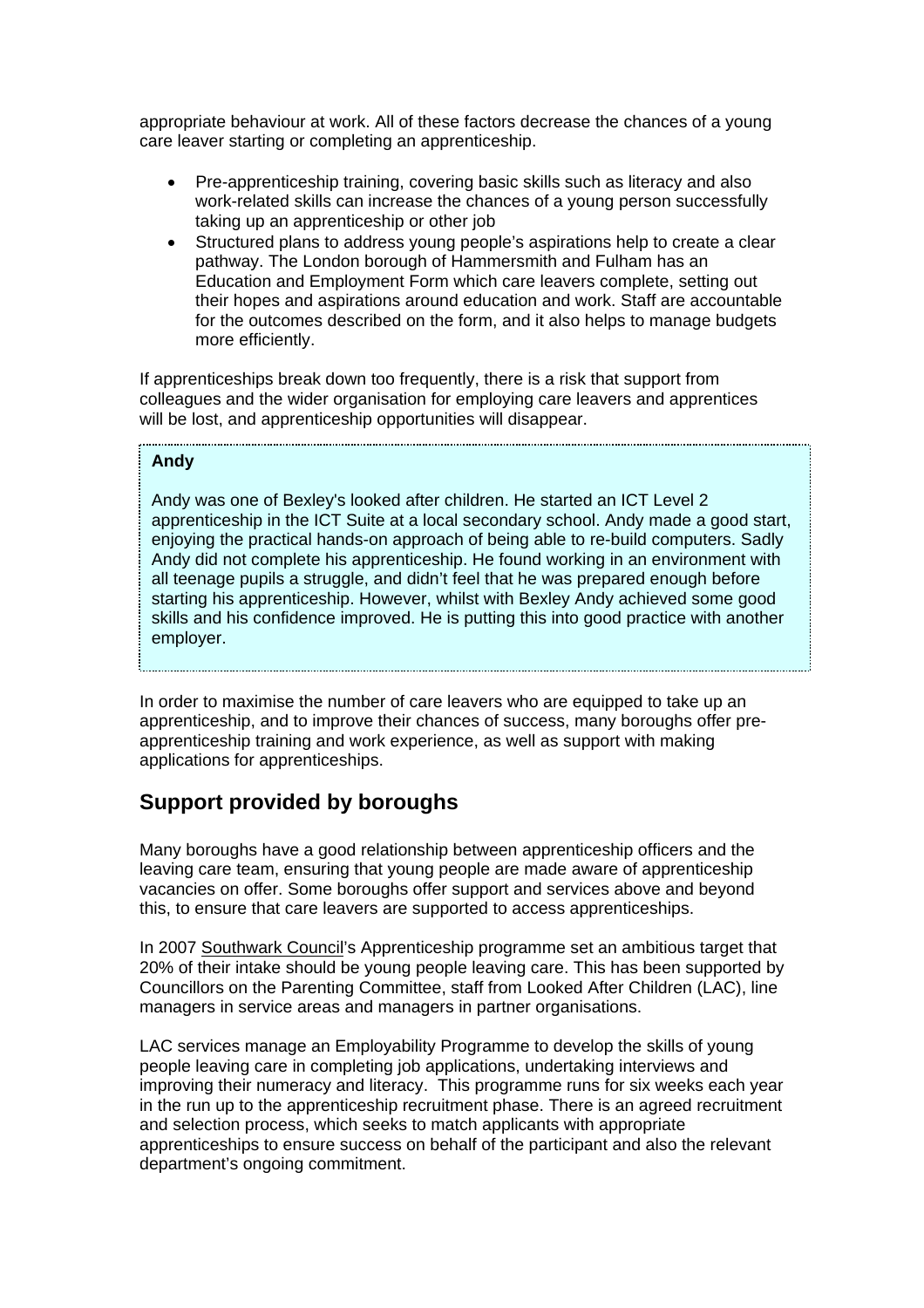Since 2007 20 young people leaving care have been made the offer of an apprenticeship, 20.5% of all Southwark's apprentices.

### **Christopher**

Christopher found out about Southwark's apprenticeship scheme through the council's adolescent and aftercare service. Having gained excellent GCSEs, he was unsure what to do next, and eventually decided on social sciences, following his own experience of the social care system. Christopher took an advanced apprenticeship in health & social care with Southwark, during which he learned practical skills such as health and safety, and also gained a lot of confidence working both as part of a team and independently. He also brought a fresh perspective to his team, and introduced a cost-saving computerised evaluation tool. He is now at university studying to become a social worker, and aiming to help children like him who leave care not knowing what path to take in life.

All apprentices working at the London Borough of Ealing have a dedicated Connexions Support Worker who helps with pastoral care, and Connexions PAs who mentor apprentices on work-related issues. Ealing will also be setting up a preapprenticeship programme in 2011-12 to support people including care leavers to be ready for a full apprenticeship.

#### **Louise**

Louise was attached to the Bexley leaving care team. She had many hurdles to climb during her life but she was determined to have a purpose and focus and make a difference in her own and other people's lives. Louise worked with Bexley one day per week to gain work experience with a view to becoming work-ready to start an apprenticeship. Louise loved her time working in the team and recently secured employment with a Bexleyheath nursery.

The London Borough of Newham runs a four week placement scheme for looked after children to gain work experience. They also receive interview skills training, help with completing application forms and presentation skills. So far one of the young people who completed the summer programme has progressed into the council's apprenticeship programme. The HR, Learning and Development Team work closely with the Children and Young People's Service to ensure that details about apprenticeship opportunities are known internally and sent out to relevant external services as well.

London Borough of Camden offers support to care leavers to make applications and prepare for interviews, and monitors whether any of their apprentices need extra support to succeed in their role. They also work closely with support workers who work with care leavers to provide feedback from work-related activities such as interview skills workshops. This enables the support workers to provide specific support and feedback to the young people, allowing them to improve skills relevant to their own needs.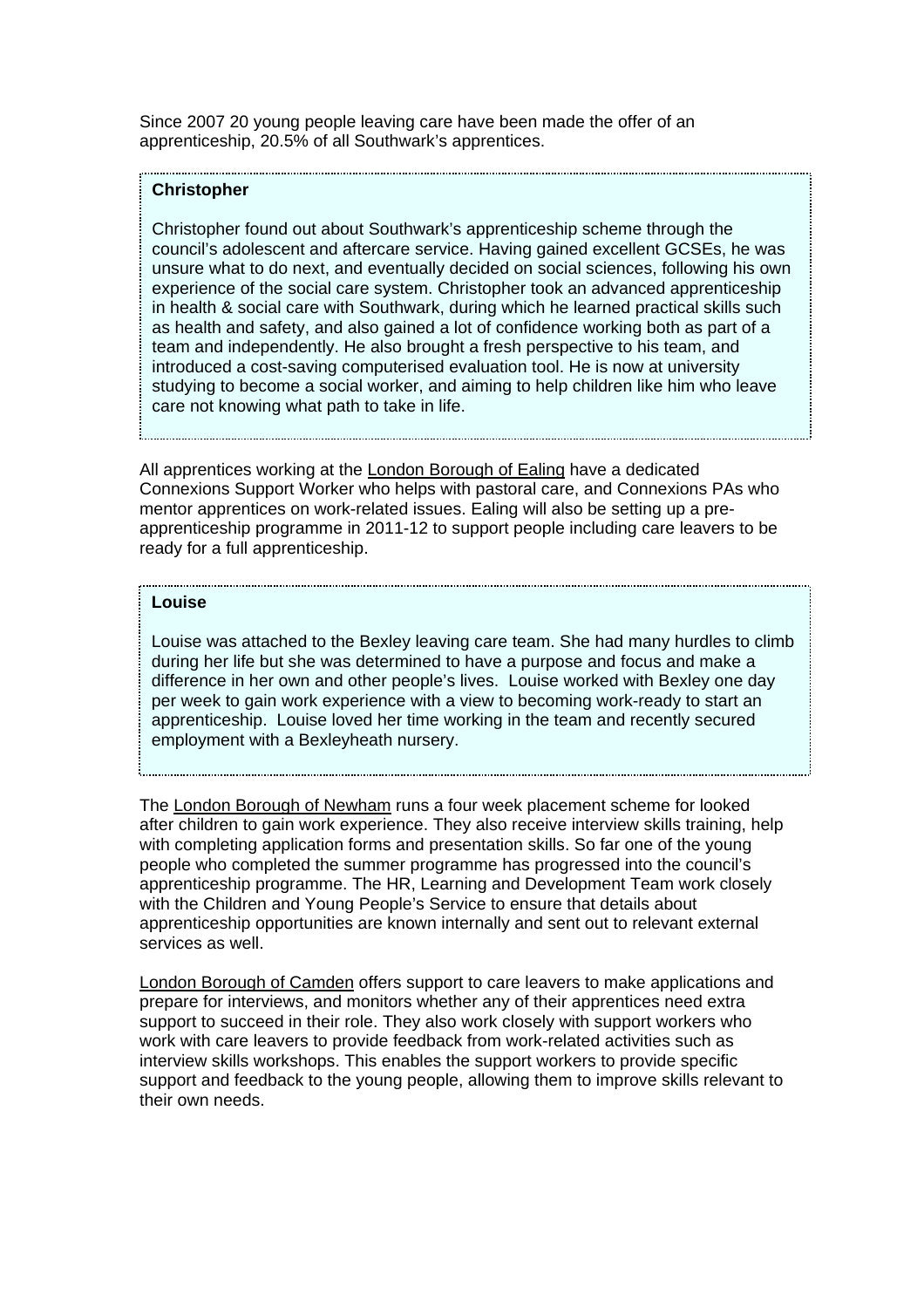#### **Thomas**

Thomas was a Camden care leaver living in a hostel who had been unemployed for almost 10 months when he first applied for an apprenticeship at Camden Council. The first time he applied he was unsuccessful because he wasn't well prepared, but second time around, with help from Connexions, he was appointed to the housing repairs department at Camden, studying Customer Service Level 2.

After a year, he was asked to stay on for a further 6 months to complete his Level 3 Customer Service qualification, as he had become such a respected and valued member of the team.

As he neared the end of his contract, he received advice on completing application forms and interview practice from the Camden Apprenticeship Team, and was invited to two interviews for customer service roles within the council. Thomas felt well prepared following this support, performed exceptionally well and was actually offered both positions. He is now enjoying being a permanent staff member at Camden Council.

The London Borough of Bexley offers periods of work experience for looked after children and care leavers to develop work-related skills and experience. A young woman of 19 still in the care system is currently doing very well on a work experience placement and Bexley are supporting her to progress onto a Business Administration apprenticeship.

## **Natalie**

Natalie was one of Bexley's looked after children. Natalie's dream was to find an apprenticeship working with children and eventually become a Nanny in a foreign country. After a short period of work experience, one of Bexley's schools was keen to offer Natalie a chance. She worked in the nursery and across the foundation stages of the school for an academic year, attending college one day per week where she achieved a Level 2 NVQ in Childcare, Learning and Development.

She loved her time with the children; she managed to combine making the lessons fun whilst the children were learning both academically and socially. She had good communication skills and was keen to receive feedback on her progress to ensure she met all the milestones needed to be a success in the working environment and to achieve her apprenticeship.

Natalie finished her qualification last summer, having secured a nanny position in America.

The Steps to Success (S2S) programme was set up by Lambeth Council in 2008 to provide employment and training opportunities for Lambeth care leavers. 39 young people have undertaken a paid work placement, generally of 3 – 6 months in duration.

Young people undergo the same recruitment and selection process for paid work placements as any other member of staff. Throughout the recruitment and selection process, they are supported via their social workers, personal advisers and Connexions advisers with guidance and advice around completing application forms,